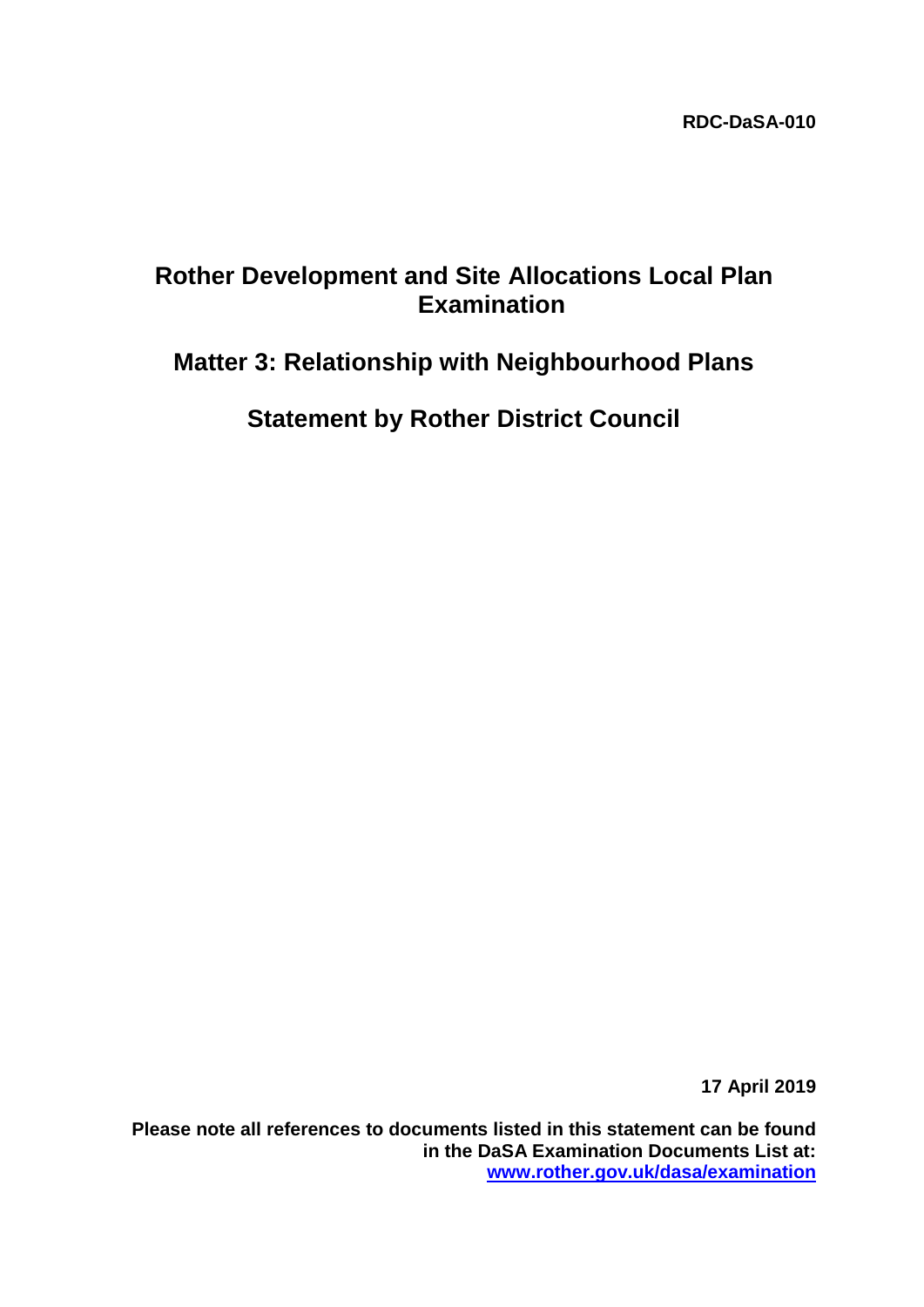# **Introduction**

1. This statement presents the Council's evidence in relation to the key issue raised by the Inspector concerning the relationship with neighbourhood plans, namely:

#### *Whether the Plan is effective in the preparation of neighbourhood plans in the district.*

2. In responding to this key issue, attention is given to the following specific questions raised by the Inspector.

*Q: Has the Plan avoided duplicating the planning processes for non-strategic policies in accordance with paragraph 185 of the Framework?* 

- 3. The majority of policies in the DaSA are non-strategic (the exceptions are listed in the DaSA<sup>[1](#page-1-0)</sup> and include DHG1: Affordable Housing, DHG2: Rural Exception Sites, DEN3: Strategic Gaps and HAS1: Combe Valley Countryside Park).
- 4. Paragraph 185 of the NPPF seeks to avoid duplicating planning processes for non-strategic policies where a neighbourhood plan is in preparation.
- 5. Paragraph 1.27 of the DaSA explains that the sites allocated in the Plan cover Bexhill and villages that are not covered by a neighbourhood plan. This approach ensures that there is no duplication in respect of the allocation of specific sites for development within Neighbourhood Plan areas.
- 6. The table below outlines which settlements have site allocations (6 or more dwellings) in the DaSA and those that will be the subject of neighbourhood plans:

| <b>DaSA Allocations</b>  | <b>NP Allocations</b>          |
|--------------------------|--------------------------------|
| <b>Beckley Four Oaks</b> | Sedlescombe NP                 |
| <b>Bexhill</b>           | Salehurst and Robertsbridge NP |
| <b>Broad Oak</b>         | <b>Ticehurst NP</b>            |
| Camber                   | <b>Crowhurst NP</b>            |
| <b>Fairlight Cove</b>    | Rye NP                         |
| Iden                     | <b>Battle NP</b>               |
| Northiam                 | Etchingham NP                  |
| Peasmarsh                | Hurst Green NP                 |
| <b>Rye Harbour</b>       | <b>Burwash NP</b>              |
| Westfield                |                                |

<span id="page-1-0"></span> $1$  Paragraph 1.29 of the DaSA (Reference C1)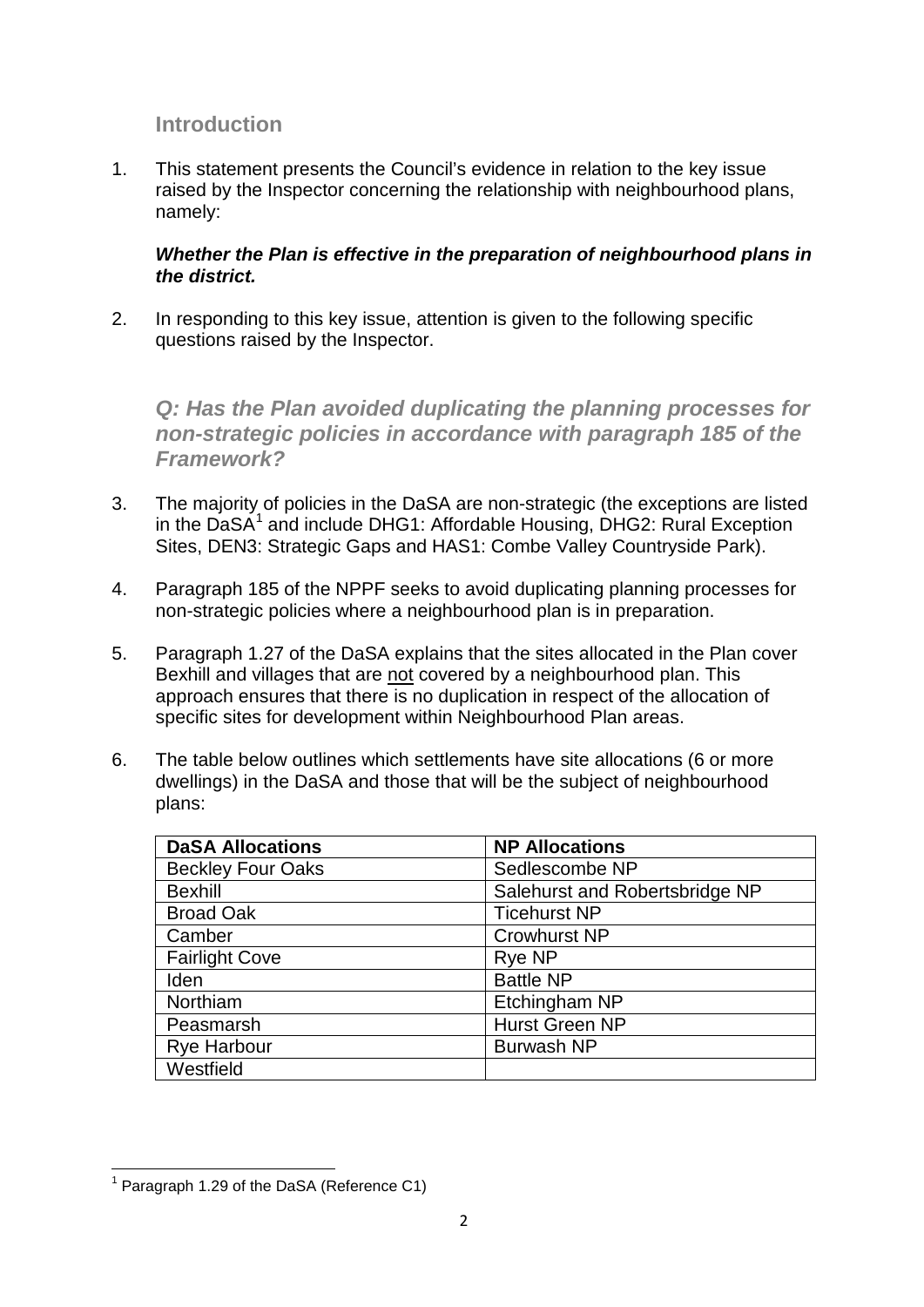- 7. There are two 'Made' Neighbourhood Plans in the District for Sedlescombe<sup>[2](#page-2-0)</sup> and Salehurst and Robertsbridge<sup>[3](#page-2-1)</sup>. There are a further three Neighbourhood Plans<sup>[4](#page-2-2)</sup> which just gone through Examination and their respective Examiner's Reports now published. In addition, there are four Neighbourhood Plan areas<sup>[5](#page-2-3)</sup> which are yet to reach Regulation 14 stage.
- 8. In addition to specific 'site allocations', the Core Strategy also identified the need for a "Part Two" Plan to set out policies that further elaborate certain topics, in order to provide a proper basis for local development management<sup>[6](#page-2-4)</sup>. These consist of the DaSA's 'development policies', and are laid out under the Core Strategy's thematic headings. Most of these topic policies are generic, in that they can be applied to any location within the district, although some apply exclusively to certain locations, such as Policy DEN2 which relates to proposals within the High Weald AONB. As stated previously, although generally nonstrategic, some DaSA policies are strategic insofar as they are updates to, or give spatial expression to, Core Strategy Policies<sup>[7](#page-2-5)</sup>.
- 9. Therefore, outside of site specific polices, the DaSA includes development management policies, covering Neighbourhood Plan areas and non-Neighbourhood Plan areas alike. Neighbourhood Plans have the opportunity to seek to reinterpret these policy areas in a manner that may be more nuanced to their particular area. Notably, in respect of the 'Made' Neighbourhood Plans, specifically Salehurst and Robertsbridge Neighbourhood Plan (SRNP), this has some development management policies which overlap with the non-strategic policies of the DaSA.
- 10. For example Policy EN3 in the SRNP overlaps with policy DEN2 in the DaSA as it relates to the countryside protection and the Parish's place within the AONB. The policy states that *'development will only be permitted where it conserves or enhances the natural beauty of the Parish and has regard to the High Weald AONB Management Plan'.* In addition, it states that development will take opportunities to improve water quality and management, respect the settlement pattern, relate development to important features, retain ancient woodland and conserve and enhance ecology. It is considered that Policy EN3 in the SRNP aligns with the function of Policies DEN1, DEN2 and DEN4 of the DaSA. In respect of the other 'Made' plan, Sedlescombe Neighbourhood Plan, it allocates sites for housing, employment and green space rather than having specific development management policies.

<span id="page-2-1"></span>

<span id="page-2-0"></span><sup>&</sup>lt;sup>2</sup> 'Made' on 23<sup>rd</sup> April 2018<br><sup>3</sup> 'Made' on 9<sup>th</sup> July 2018<br><sup>4</sup> Crowhurst Parish, Rye Parish and Ticehurst Parish.

<span id="page-2-3"></span><span id="page-2-2"></span><sup>&</sup>lt;sup>5</sup> Battle Civil Parish (including Netherfield), Burwash Parish, Etchingham Parish, Hurst Green Parish<br>  $^{6}$  Reference SA4, Page 8, Paragraph 1.9<br>
<sup>7</sup> The following policies in the DaSA - Strategic Gaps (DEN3) and Combe

<span id="page-2-5"></span><span id="page-2-4"></span><sup>(</sup>HAS1) give spatial expression to Core Strategy polices RY1(xii), HF1(iii) and HF1(i) respectively, they are also regarded as strategic.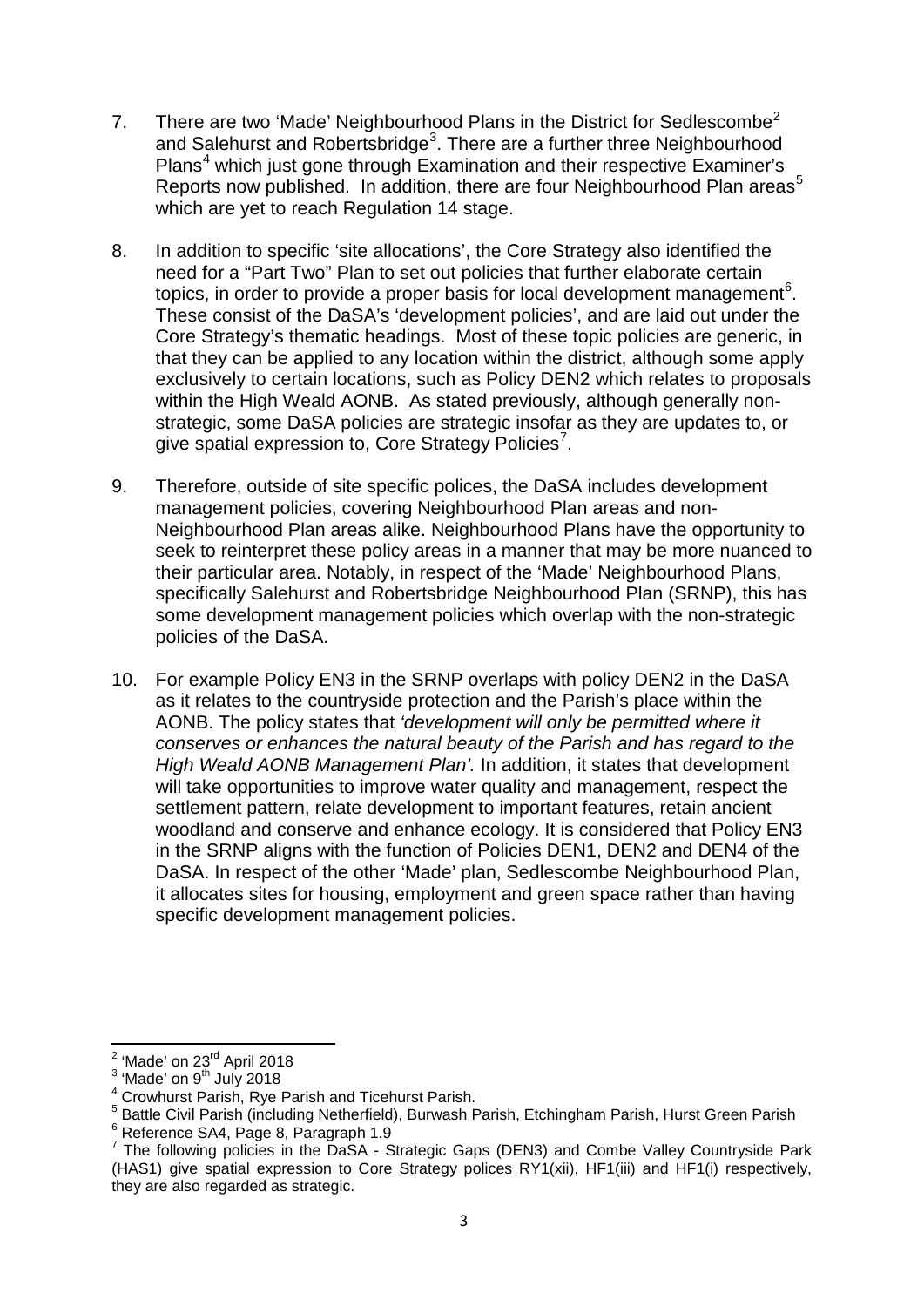- 11. A further example but within an *emerging* Neighbourhood Plan is Policy R1 of the emerging Ticehurst Neighbourhood Plan, which extends the reach of DaSA Policies DEN1 and DEN2, by identifying important local views which are not included in the DaSA policies.
- 12. Therefore, whilst Neighbourhood Plans may cover some of the same topics as those in the DaSA, generally any overlapping Neighbourhood Plan policies should effectively extend the scope of the DaSA's policies to the specific identified needs of the local area. This means that processes for non-strategic policies will not be duplicated but would work in conjunction.
- 13. Neighbourhood Plan groups are supported by the District Council to ensure that proposed Neighbourhood Plan policies (particularly development management policies) are in general conformity with the local plan.
- 14. In terms of employment sites, the allocation in the DaSA at Marley Lane $^8$  $^8$ , whilst located in Sedlescombe Parish does not conflict with the Sedlescombe Neighbourhood Plan as it was agreed with the Parish Council that Marley Lane would be an allocation in the DaSA. However, this does not preclude emerging Neighbourhood Plans from allocating employment land, and indeed the Employment Sites Review states that Neighbourhood Plans should consider making their own allocations based on local business needs $9$ .
- 15. In conclusion, the DaSA can be said to avoid duplication of planning process for non-strategic policies.

*Q: Does the Plan give an adequately clear brief to neighbourhood planning bodies about what they need to do to be in general conformity?* 

16. The DaSA is effectively "Part Two" of the Council's Local Plan. It has been prepared to be in general conformity with the Core Strategy. Paragraph 1.5 states that the DaSA needs to be read in conjunction with made Neighbourhood Plans which form part of the 'development plan' for their area. This paragraph goes on to say that, taken together, the DaSA and Neighbourhood Plans should allocate the sites necessary to meet the Core Strategy's settlement housing targets. Neighbourhood Plans may also contain other land use policies which reflect local priorities and should be read in conjunction with the district-wide policies in the Local Plan.

<span id="page-3-0"></span><sup>8</sup> Policy MAR1

<span id="page-3-1"></span><sup>&</sup>lt;sup>9</sup> Page 50, Rural Areas (ii) (Reference SF1)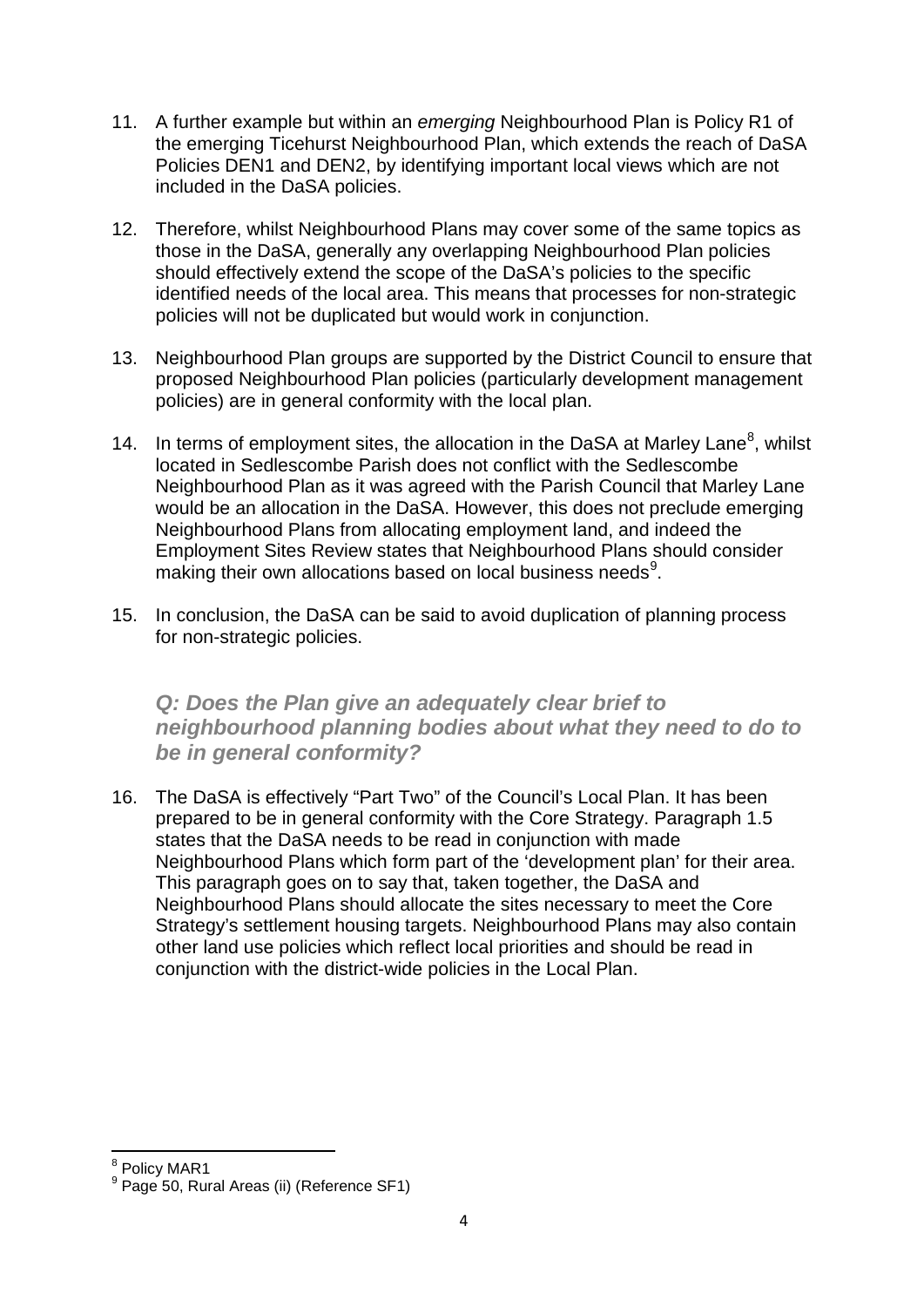- 17. Therefore, to be in conformity with the strategic policies of the Local Plan, neighbourhood plans need to allocate sites in line with the development targets set out in the respective policies in the Core Strategy<sup>[10](#page-4-0)</sup>. A detailed breakdown of the housing requirement for each of the rural villages is provided in Figure  $12^{11}$  $12^{11}$  $12^{11}$  which supports Policy RA1. Figure 17 of the DaSA<sup>[12](#page-4-2)</sup> indicates the residual housing requirements from larger sites (6+ dwellings) in the villages and differentiates between settlements covered by the Plan and those covered or being covered by Neighbourhood Plans. The figure clearly identifies the number of net additional dwellings that need to be provided within the plan period within each settlement. This table provides clear information to neighbourhood plan groups on the number of additional dwellings required in their settlement in order to be in general conformity with the Core Strategy. It should be noted that some Neighbourhood Plan areas include more than one of the settlements listed in the table.
- 18. Whilst it is the Core Strategy that sets out the strategic policies of the local plan, where DaSA policies provide updates to a number of Core Strategy policies, they should be considered as strategic. The relevant Policies are DHG1: Affordable Housing, DHG2: Rural Exception Sites, DEN3: Strategic Gaps and HAS1: Combe Valley Countryside Park<sup>13</sup>. Paragraph 184 of the NPPF (2012) explains that neighbourhood plans must be in general conformity with the strategic policies of the Local Plan.
- 19. In terms of employment provision, the Core Strategy<sup>[14](#page-4-4)</sup> identifies a total requirement for employment floorspace for Rural Areas as 10,000sq.m. Requirements are not allocated to individual villages or parishes, therefore, neighbourhood plans would not need to meet the overall employment space target but can contribute towards this where there are clear opportunities to do so. Nevertheless, the Employment Sites Review Background Paper states that Neighbourhood Plans should consider making their own allocations based on  $local business needs<sup>15</sup>.$  $local business needs<sup>15</sup>.$  $local business needs<sup>15</sup>.$
- 20. As individual Neighbourhood Plans come forward and are progressed, Rother District Council works with Neighbourhood Plan Steering Groups to ensure that the plan is in general conformity with both the Core Strategy and the development policies of the DaSA. The plan clearly sets out the residual housing numbers required for each neighbourhood plan settlement and guidance will be and has been provided by the Council to ensure general conformity with the local plan.

<sup>&</sup>lt;sup>10</sup> Reference SA4, Policies BX1, BA1, RY1, RA1

<span id="page-4-2"></span><span id="page-4-1"></span><span id="page-4-0"></span><sup>&</sup>lt;sup>11</sup> Page 84 of the Rother Local Plan Core Strategy (Reference SA4)<br><sup>12</sup> Page 108 of the DaSA (Reference C1)<br><sup>13</sup> Paragraph 1.29 of the DaSA (Reference C1)<br><sup>14</sup> Page 136<br><sup>15</sup> Page 50, Rural Areas (ii) (Reference SF1)

<span id="page-4-3"></span>

<span id="page-4-5"></span><span id="page-4-4"></span>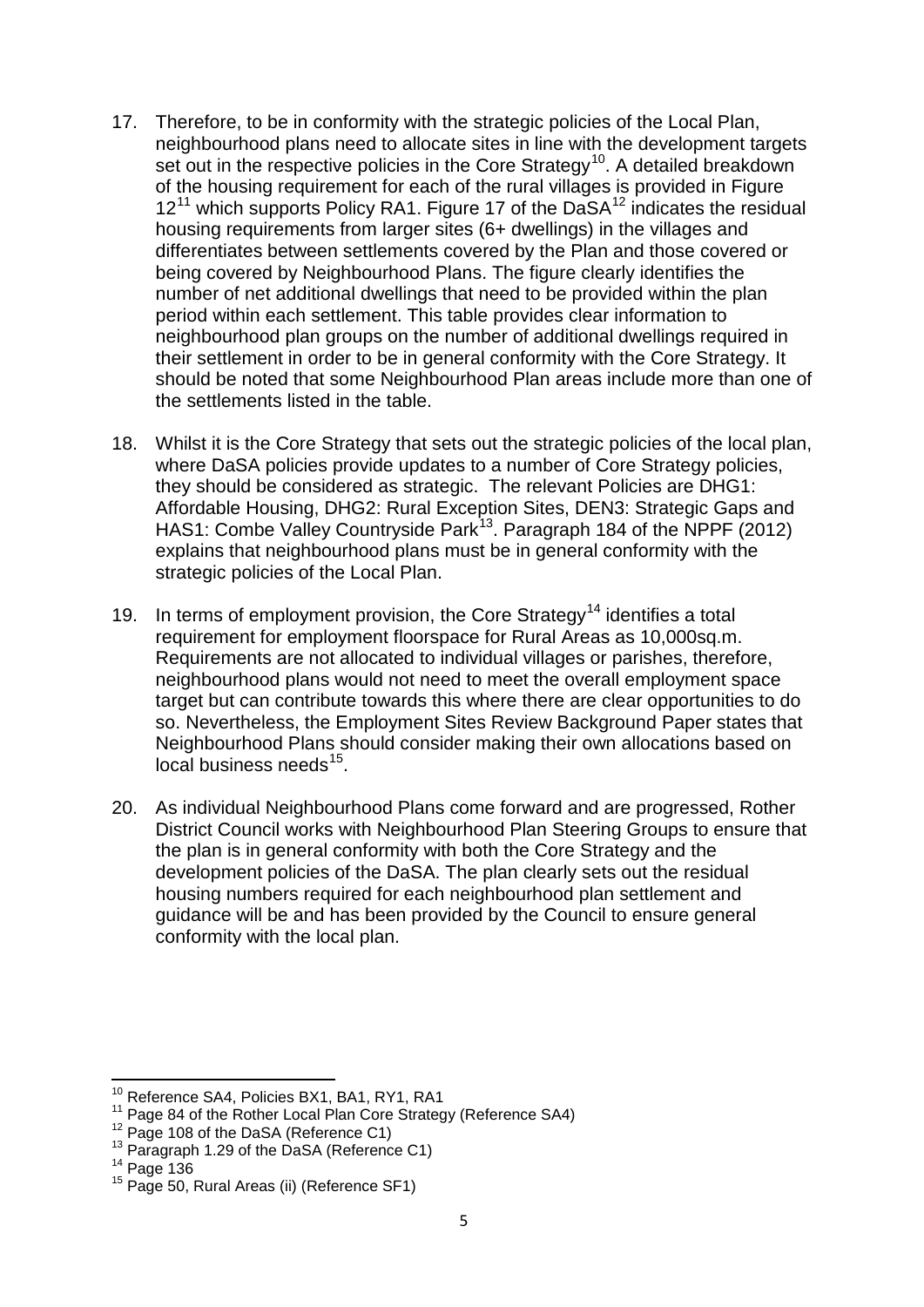# *Q: Does the Plan propose any policy that will supersede a policy in a made Neighbourhood Plan? If so has this been clearly identified?*

- 21. Any conflict between Local Plan Policies and Neighbourhood Plan policies must (according to the s38 of the Planning and Compulsory Purchase Act) be resolved in favour of the most recent plan. This means that in areas of conflict the DaSA would take precedence over the Neighbourhood Plan.
- 22. There are two 'Made' Neighbourhood Plans in Rother District Sedlescombe and Salehurst and Robertsbridge.
- 23. As Neighbourhood Plans are progressed, Rother District Council works with Neighbourhood Plan Steering Groups/Parish Councils to ensure that the plan is in general conformity with both existing and emerging Local Plan policies.
- 24. Appendix 1 to this Statement sets out where there may be potential areas of conflict in respect of policies contained in the respective Neighbourhood Plans and the DaSA. In addition, the Neighbourhood Plans which have just through Examination are also considered in terms of potential areas of conflict.

### Sedlescombe Neighbourhood Plan (SNP)

25. With regard to the SNP, it is not considered that there are any policies within that Neighbourhood Plan which would be superseded by policies contained within the DaSA. This is because the Neighbourhood Plan primarily allocates sites for development or green space and does not contain development management policies.

## Salehurst and Robertsbridge Neighbourhood Plan (SRNP)

- 26. With regard to the SRNP, it is identified that there are two policies where there is potential conflict – Policies EC3, and LE2.
- 27. Policy EC3 in the SRNP<sup>[16](#page-5-0)</sup> sets out the approach to the retention of existing employment sites in the Neighbourhood Plan area. The corresponding DaSA Policy DCO1 relates to sites of social or economic value, which includes employment sites *and* other community facilities (see DCO1<sup>[17](#page-5-1)</sup> for list of other uses included).
- 28. While both policies are similar in that it must be demonstrated that the site is not financially viable, the SRNP requires that the site has not been in active use for 24 months and that a marketing campaign for the site must last for at least 6 months. The approach within the DaSA policy requires a marketing campaign of at least 18 months. This would therefore represent a conflict with criterion 2 of Policy EC3 of the SRNP and DaSA policy DCO1 (i). The DaSA Policy would therefore supersede criterion 2 of Policy EC3.

<span id="page-5-1"></span><span id="page-5-0"></span><sup>&</sup>lt;sup>16</sup> Reference PS3, Policy EC3, page 25<br><sup>17</sup> Reference C1, Policy DCO1, page 26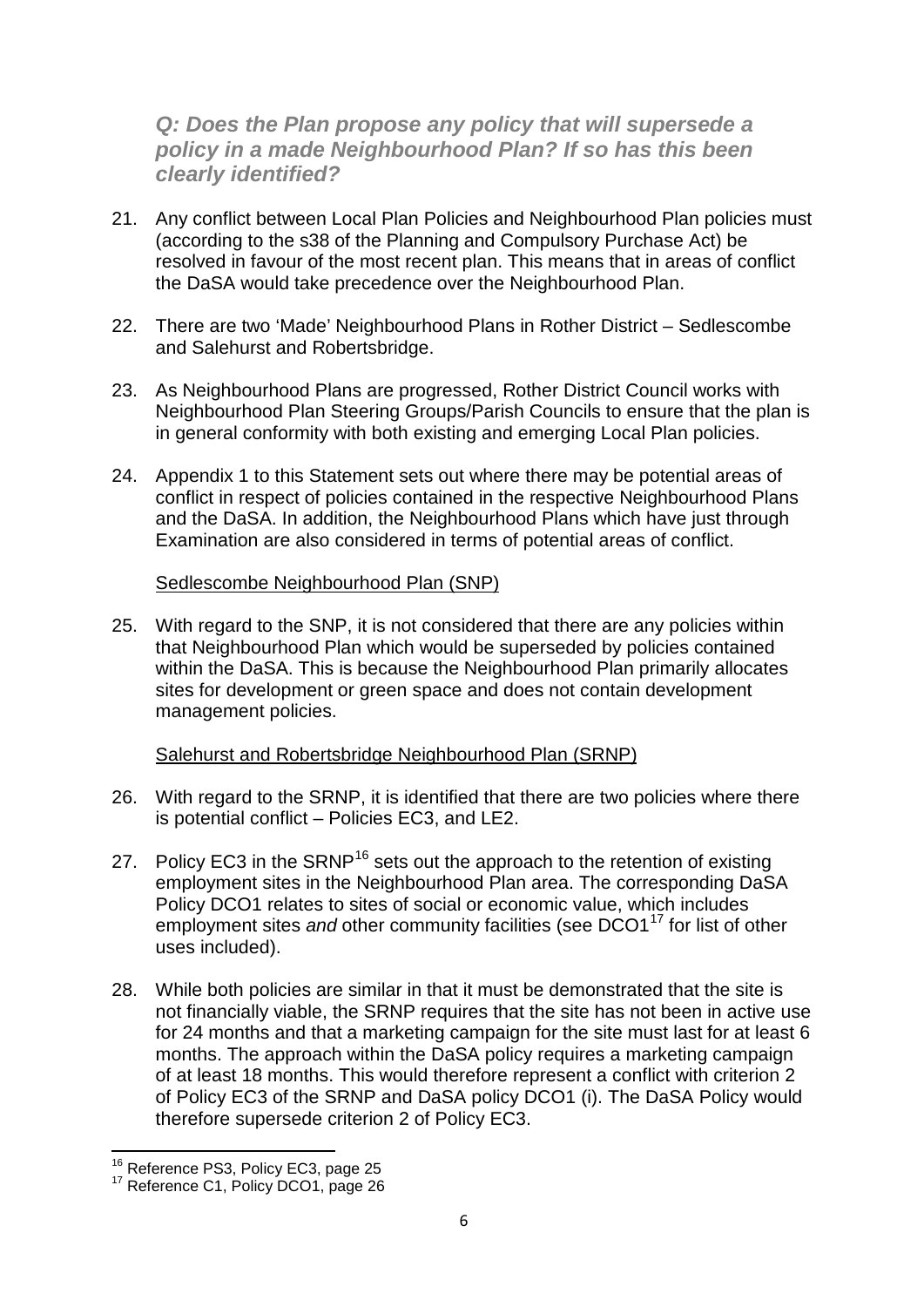- 29. Policy LE2 in the SRNP<sup>[18](#page-6-0)</sup> relates specifically to loss of leisure/cultural facilities in the Neighbourhood Plan area. The corresponding DaSA Policy DCO1 relates to sites of social or economic value, which includes employment sites *and* other community facilities (see  $DCO1<sup>19</sup>$  $DCO1<sup>19</sup>$  $DCO1<sup>19</sup>$  for list of other uses included).
- 30. Criterion (1) of Policy LE2 requires that proposals which result in the loss of leisure and cultural facilities are to be resisted unless "*it can be demonstrated that the facilities are no longer needed or viable…"* Whilst the policy requires a demonstration that the site in its existing use is no longer viable, it is not explicit as to what evidence would be required to demonstrate that the existing use is no longer needed. Policy DCO1 in the DaSA requires a marketing campaign of at least 18 months which clearly indicates lack of demand for the existing use. Decisions relating to proposals involving the loss of existing leisure and cultural facilities would therefore need to refer to Policy DCO1 of the DaSA, as well as the SRNP policy. In this instance, the Policies would need to be read in conjunction and as such, this is not considered to represent a conflict between the two Policies

#### Neighbourhood Plans which have been through Examination

31. The District Council has received three Neighbourhood Plan Examiners Reports<sup>[20](#page-6-2)</sup> since the start of this Examination process. As such it is considered appropriate to highlight any potential conflict in respect of these 'postexamination' Plans.

#### Crowhurst Neighbourhood Plan

- 32. With regards to Crowhurst Neighbourhood Plan (CNP), the modifications recommended in the Examiner's Report sets out that Policy CB1 (Design) at criterion 3 that *'new housing is also encouraged to meet the Accessible/Adaptable Dwelling standard M4(2) of the Building Regulations or any future review of this standard'*. There is some overlap with Policy DHG4 in the DaSA. The second paragraph of DaSA Policy DHG4, sets out that all new dwellings are required to meet the optional accessibility standard M4(2), which is derived from the Government's introduction of new accessibility standards in Part M of Schedule 1 of the Building Regulations.<sup>[21](#page-6-3)</sup>
- 33. Therefore, subject to the modifications to the CNP Policy CB1, Criterion 3 only *encourages* new housing to meet the Accessible/Adaptable Dwelling standard M4(2), and therefore, unlike DHG4, does not require M4(2) to be *mandatory* of all new dwellings. Prior to Examination, the Crowhurst policy required the standard to be mandatory; however, the Examiner stated that it is appropriate only for Local Plan policies and not for Neighbourhood Plan policies to require optional technical standards, such as M4(2). Consequently, Policy DHG4 of the DaSA will supersede Criterion 3 of CNP Policy CB1, upon adoption.

<span id="page-6-2"></span><span id="page-6-1"></span>

<span id="page-6-0"></span><sup>&</sup>lt;sup>18</sup> Reference PS3, Policy LE2, page 45<br><sup>19</sup> Reference C1, Policy DCO1, page 26<br><sup>20</sup> Crowhurst Neighbourhood Plan (Reference PS9), Rye Neighbourhood Plan (Reference PS7), and<br>Ticehurst Neighbourhood Plan (Reference PS5),

<span id="page-6-3"></span><sup>&</sup>lt;sup>21</sup> As amendments to the Building Act 1984, through the Deregulation Act 2015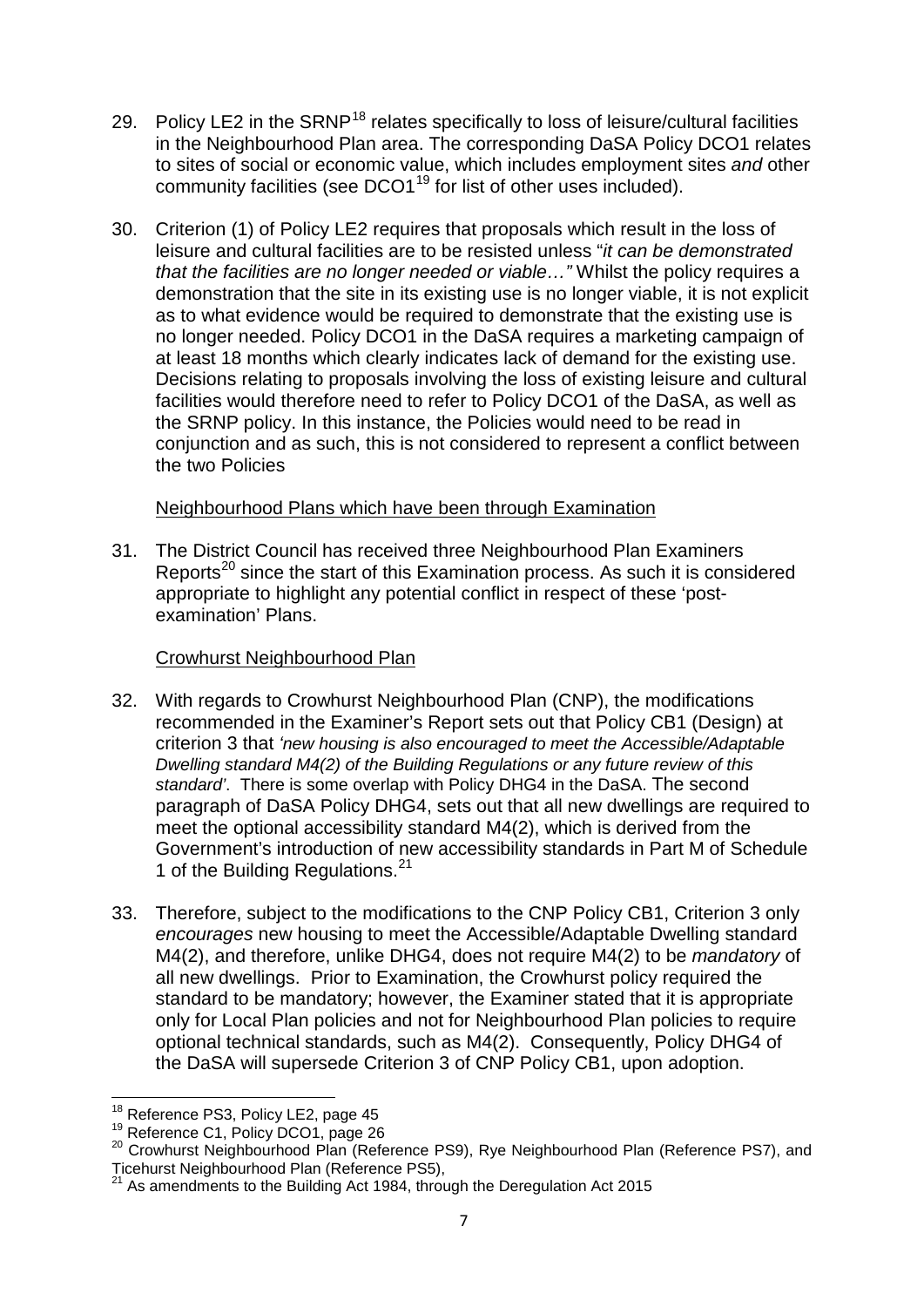### Rye Neighbourhood Plan

- 34. With regards to Rye Neighbourhood Plan (RNP), it is identified that there is one policy where there is potential conflict – Policy B1 (Employment).
- 35. The final paragraph of Policy B1 in the RNP seeks to resist the loss of existing employment sites by ensuring that the loss of such sites can only take place where it can be demonstrated that the site is no longer serviceable in its existing use. Policy DCO1 in the DaSA establishes the approach for the districtwide strategy to resist the loss of sites of social or economic value, unless it can be demonstrated that there is no reasonable prospect of continued use. To demonstrate this, proposals are required by DCO1 (i) *to provide evidence of a sustained marketing campaign, lasting at least 18 months*; and (ii), *to provide to evidence that the unit/site is not capable of being financially viable*. Like Criterion (i) of DCO1, Policy B1 establishes that this is to be demonstrated by evidence of a sustained marketing campaign, lasting at least 18 months. However, Policy DCO1 Criterion (ii) also requires the backing evidence to demonstrate that the site is not capable of being financially viable in its existing use. This second requirement, regarding viability, is not set out in RNP Policy B1. Decisions relating to proposals involving the loss of land used for employment purposes would therefore need to refer to Policy DCO1 of the DaSA, as well as the RNP policy. In this instance, the Policies are considered to be complementary, but DCO1 is further reaching in that it requires viability evidence to demonstrate that the site is not or is not capable of being financially viable.

## Ticehurst Neighbourhood Plan

- 36. With regard to Ticehurst Neigbourhood Plan (TNP), it is identified that there are three policies where there is potential conflict – Policies H4, E1 and E4.
- 37. Policy H4 (Affordable Housing) in the TNP requires that on '*developments of 6 to 10 houses should provide an affordable housing contribution in the form of a financial contribution. New developments of more than 10 houses should provide at least the 40% affordable housing".*However, Policy DHG1 (iv) (a) of the DaSA requires, in rural areas in the AONB '…*40% onsite affordable housing on schemes of 6 dwellings or more (or 0.2 hectares or more)…in normal circumstances, the full affordable housing obligation should be met on site…'*
- 38. This represents a conflict between the two policies as the DaSA policy requires 40% affordable housing on schemes of 6 dwellings or more rather than this taking the form of a financial contribution on schemes of 6-10 dwellings.
- 39. Therefore, there would be conflict between Criterion 1 of Policy H4 of the TNP and DaSA policy DHG1. In this instance, DHG1 would supersede Policy H4.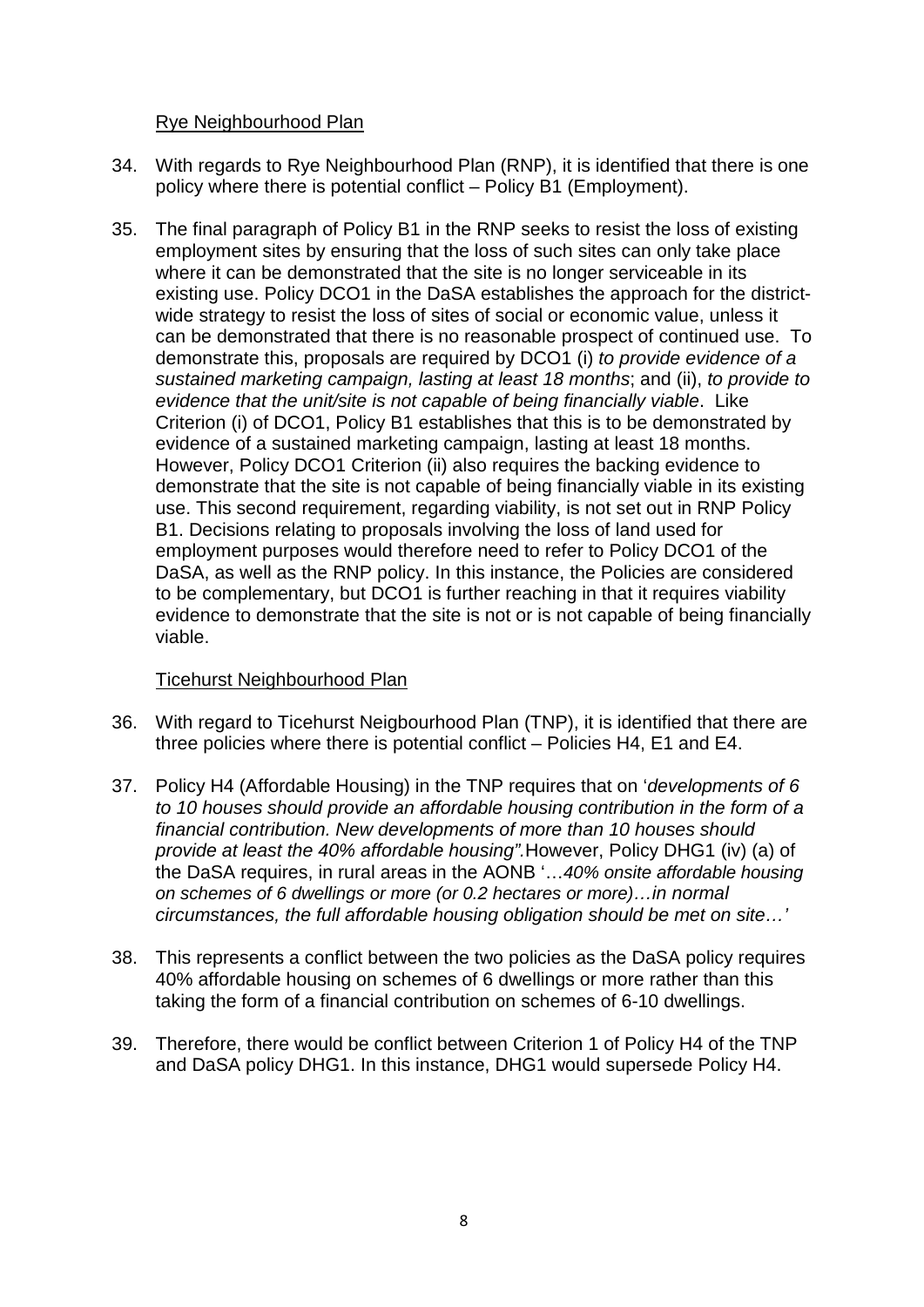- 40. In respect of Policy E1 (Protect and Enhance Local Services and Facilities) in the TNP, it requires proposals which result in the loss of existing retail and local services to demonstrate that there is a lack of demand for the existing use, by evidence of a marketing period of at least 18 months. Criterion (i) of DasA Policy DCO1 also requires this. However, Policy DCO1 (ii) also requires evidence to demonstrate that the site is not capable of being financially viable in its existing use. Policy E1 does not include consideration of viability. Therefore, decisions relating to proposals involving the loss of existing retail and local services would need to refer to Policy DCO1 of the DaSA, as well as the Neighbourhood Plan policy. In this instance, the Policies are considered to be complementary, but DCO1 is further reaching in that it requires viability evidence to demonstrate that the site is not or is not capable of being financially viable.
- 41. In respect of Policy E4 (Protect and Enhance Existing and Encouraging Additional Commercial Employment Sites) in the TNP, the policy relates to both existing employment sites and new employment sites. The policy states *"Existing commercial employment sites should be protected and enhanced…"*, however, it does not provide an approach to resisting the loss of such sites. DCO1 of the DaSA and E4 of the Ticehurst Neighbourhood Plan provide detail with regard to demonstrating a lack of demand for a site in its existing use, as evidenced by a period of marketing of at least 18 months. This approach is not replicated in Policy E4. Therefore, decisions relating to proposals involving the loss of existing retail and local services would need to apply Policy DCO1 of the DaSA, as well as the Neighbourhood Plan policy. In this instance, the Policies would need to be read in conjunction and as such does not represent a conflict.
- 42. In summary, it is considered that there are no areas of significant conflict between the DaSA and post Regulation 16 Neighbourhood Plans. There are no policies which undermine the policies of another development plan document.
- 43. However, the following Neighbourhood Plan Policies below would be superseded by DaSA Policies DCO1 and DHG1 respectively:
	- Policy EC3 of the SRNP
	- Policy H4 of the TNP
- 44. The other neighbourhood plan policies would be read in conjunction with the DaSA policies and as such, are considered to complement the DaSA rather than conflict with them.
- 45. In terms of setting out where Neighbourhood Plan policies are superseded by DaSA policies an amendment is proposed to Appendix 2 in the DaSA to list the policies which will be superseded by the DaSA.

Proposed Modifications:

46. Amend Appendix 2 title:

Superseded Local Plan 2006 policies and Neighbourhood Plan policies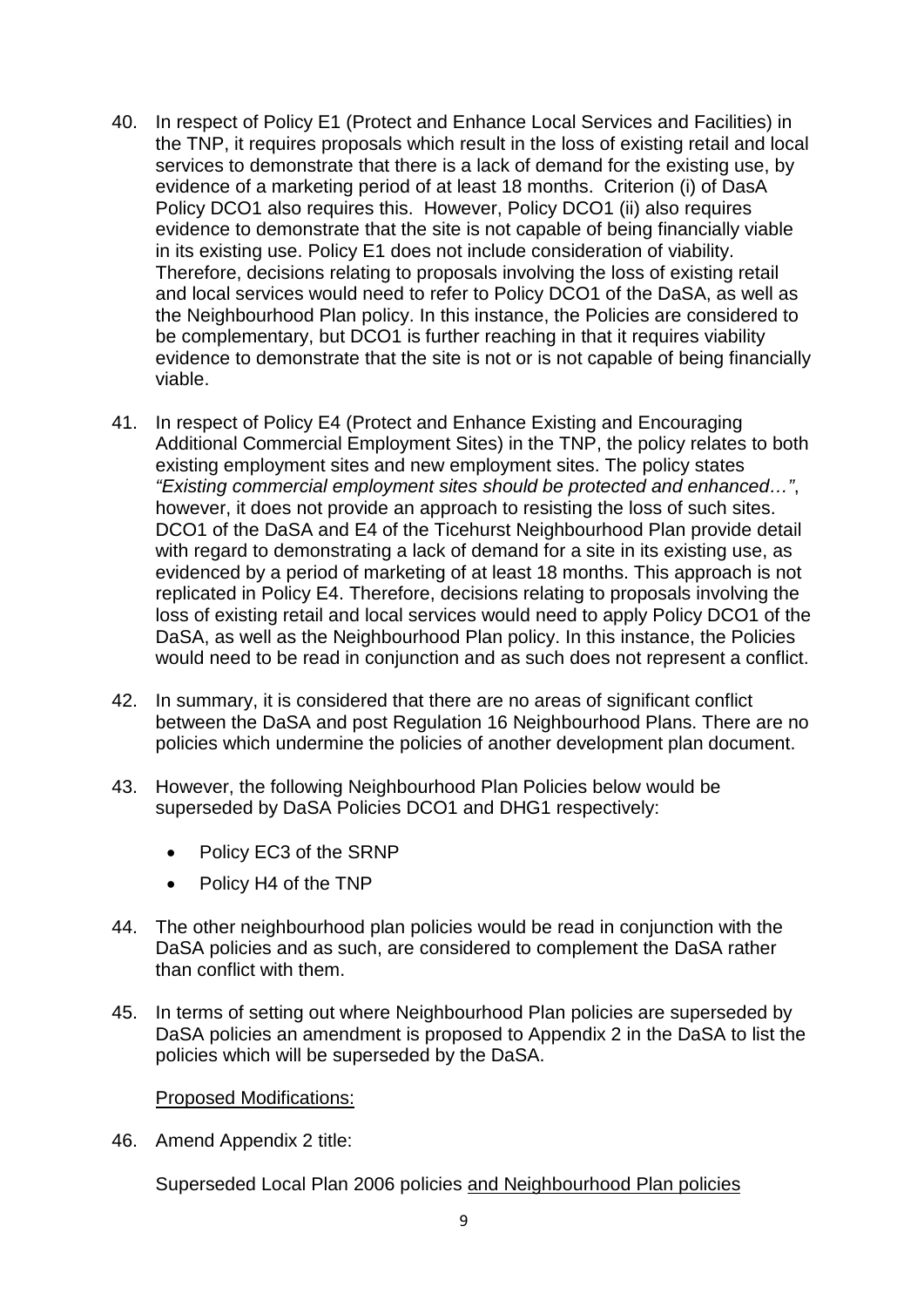47. Add new title before 15.1 Development Strategy to say:

Superseded Local Plan 2006 policies

48. Add new title after 15.10 to say:

Superseded Neighbourhood Plan policies

#### **Ticehurst Neighbourhood Plan**

Policy H4 Affordable Housing, criterion 1

### **Salehurst and Robertsbridge Neighbourhood Plan**

Policy EC3 Employment Retention, criterion 2